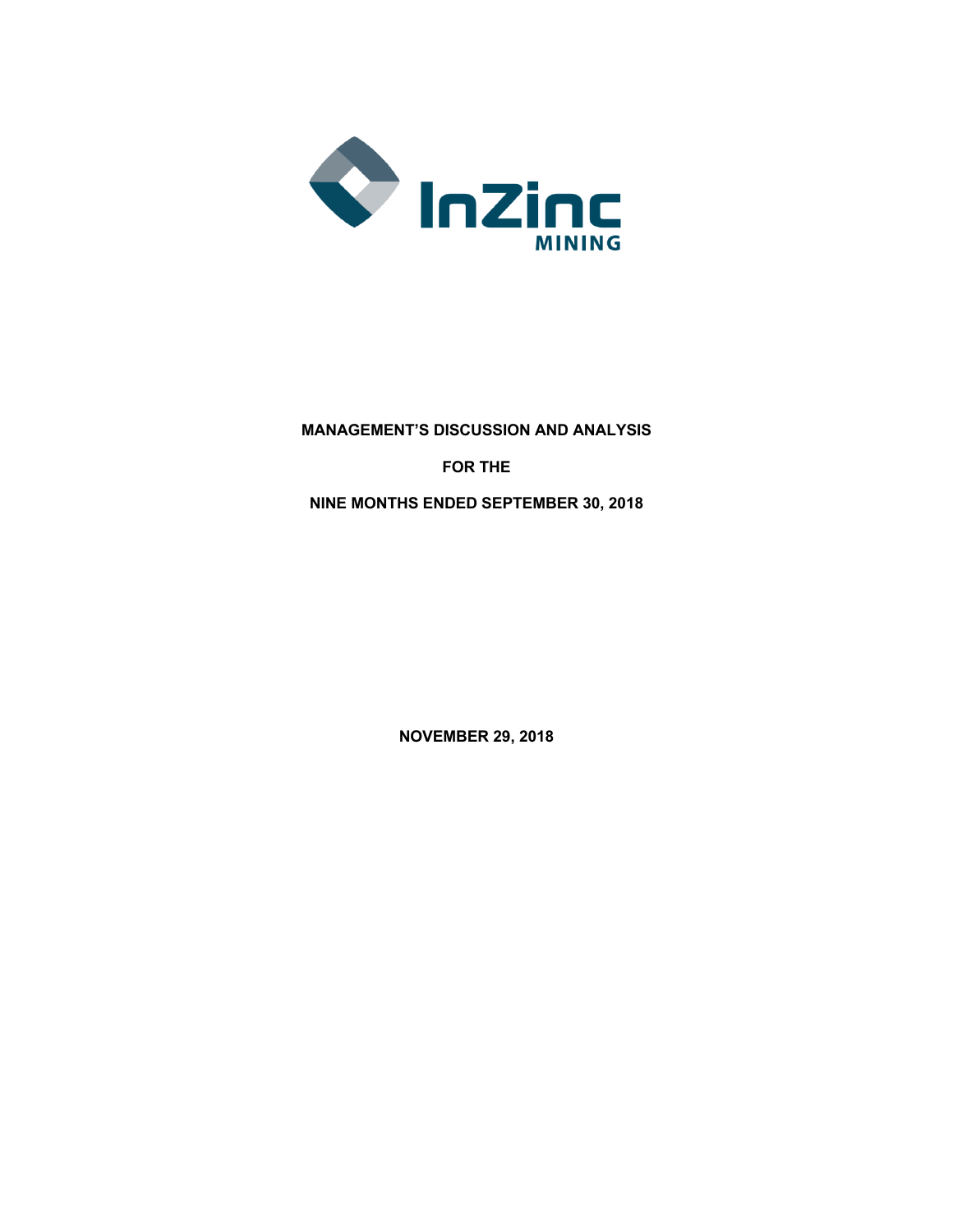#### **Description of Management Discussion and Analysis**

The purpose of this Management Discussion and Analysis ("MD&A") is to explain management's point of view regarding the past performance and future outlook of InZinc Mining Ltd. (the "Company"). This report also provides information to improve the reader's understanding of the condensed interim consolidated financial statements and related notes for the nine months ended September 30, 2018 as well as important trends and risks affecting the Company's financial performance, and should therefore be read in conjunction with the audited consolidated financial statements of the Company for the year ended December 31, 2017. Those financial statements are prepared in accordance with International Financial Reporting Standards ("IFRS") as issued by the International Accounting Standards Board. All amounts in the financial statements and in this discussion and analysis are expressed in Canadian dollars, unless otherwise indicated. The following discussion is dated and current as of November 29**,** 2018. This MD&A contains forward-looking information and statements which are based on the conclusions of management. The forward-looking information and statements are only made as of the date of this MD&A.

The Company's certifying officers, based on their knowledge, having exercised reasonable diligence, are also responsible to ensure that these filings do not contain any untrue statement of a material fact or omit to state a material fact required to be stated or that is necessary to make a statement not misleading in light of the circumstances under which it was made, with respect to the period covered by these filings, and these financial statements together with the other financial information included in these filings. The Board of Directors' approves the Financial Statements and MD&A and ensures that management has discharged its financial responsibilities. The Board's review is accomplished principally through the Audit Committee, which meets periodically to review all financial reports, prior to filing.

All amounts are stated in Canadian dollars unless otherwise indicated. Additional information on the Company is available on SEDAR and at the Company's website, www.inzincmining.com.

## **Forward-Looking Statements**

Certain disclosures contained in this MD&A may constitute forward-looking information. This is information regarding possible events, conditions or results of operations of the Company that is based upon assumptions about future economic conditions and courses of action which is inherently uncertain. All information other than statements of historical fact may be forward-looking information.

Forward-looking information is subject to a variety of risks and uncertainties which could cause actual events or results to differ from those reflected in the forward-looking statements, including, without limitation, risks and uncertainties relating to the interpretation of drill results and the estimation of mineral resources, the geology, grade and continuity of mineral deposits and the possibility that future exploration and development results will not be consistent with the Company's expectations. Some other risks and factors which could cause results to differ materially from those expressed in the forward-looking information contained in this MD&A are described under the heading "Risks and Uncertainties".

Readers are cautioned that any such listings of risks are not, and in fact cannot be, complete. Although the Company has attempted to identify important factors that could cause actual events and results to differ materially from those described in the forward-looking information, there may be other factors that cause events or results to differ from those intended, anticipated or estimated. The Company believes the expectations reflected in the forward-looking information are reasonable but no assurance can be given that these expectations will prove to be correct and readers are cautioned not to place undue reliance on forward-looking information contained in this MD&A.

The forward-looking information contained in this MD&A is provided as of the date hereof and the Company undertakes no obligation to update publicly or revise any forward-looking information, whether as a result of new information, future events or otherwise, except as otherwise required by law. All of the forwardlooking information contained in this MD&A is expressly qualified by this cautionary statement.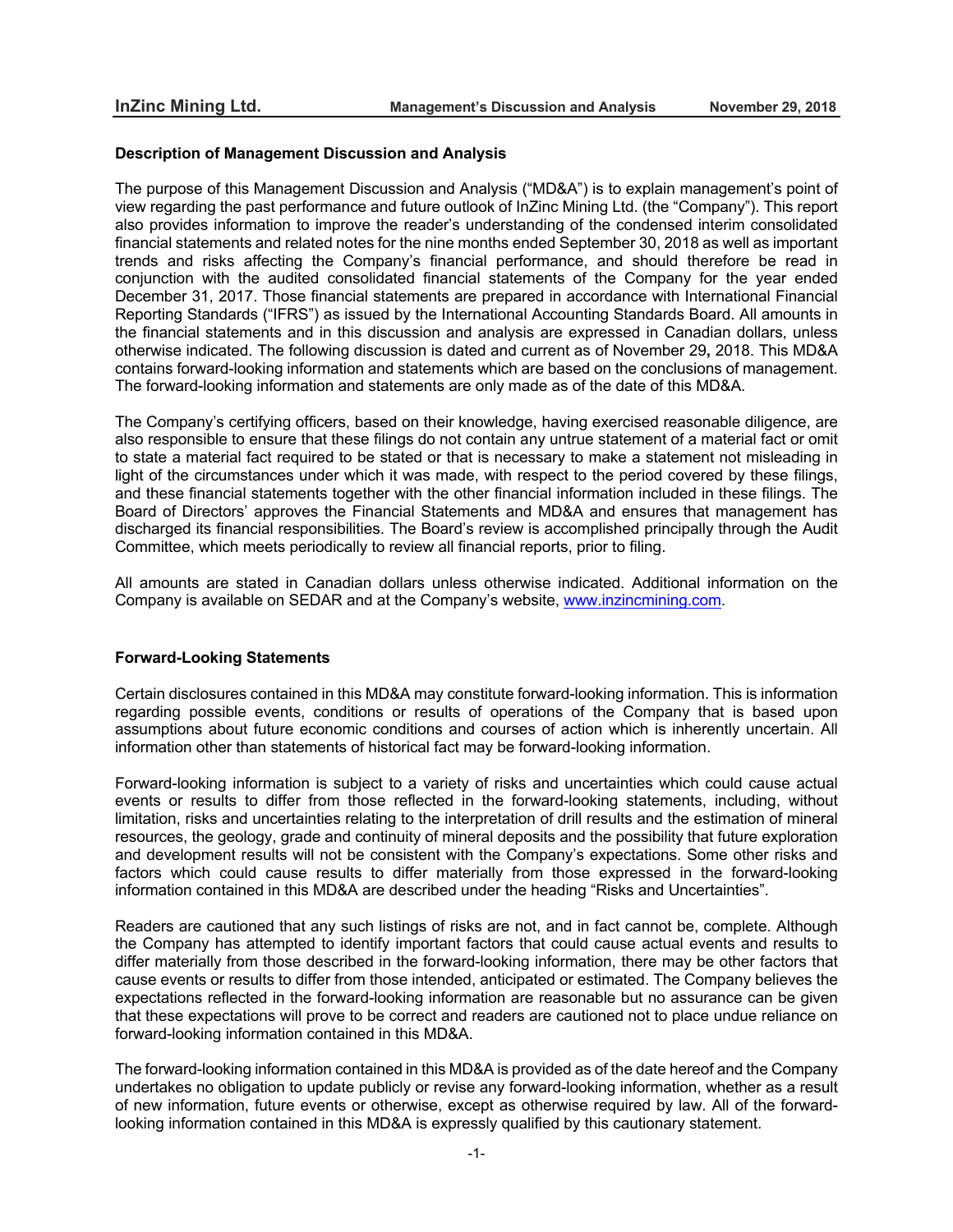## **Description of Business**

The Company is incorporated under the Canada Business Corporations Act and is listed on the TSX Venture Exchange ("TSX-V") under the trading symbol IZN. It was renamed from Lithic Resources Ltd. on February 18, 2014. The principal business of the Company is the acquisition, exploration and development of mineral properties ("exploration and evaluation assets"), either solely or through joint ventures and options.

To date the Company has not generated any revenues.

## **Discussion of Operations**

The Company currently holds three active mineral properties at varying stages of exploration and advancement. The Company's West Desert Zinc Property (100% interest) ("West Desert"), formerly known as the Crypto Zinc Property, is located in western Utah and the early stage Indy Zinc Property (100% option) ("Indy") is located in central British Columbia. Both properties are well located for potential development with proximal access to power, roads and rail infrastructure. The Company recently staked 126 claims on the PX property (100% interest) ("PX"), located across the valley from West Desert. In addition to exploring its existing properties, the Company is engaged in a continuing review of other properties and projects for possible acquisition.

In 2014, the Company announced the results of a positive Preliminary Economic Assessment ("PEA") on the Company's West Desert ("WD") deposit located approximately 160 km south west of Salt Lake City, Utah. The PEA, based on conventional bulk underground mining and processing, estimated an after tax NPV (8%) of US\$258,000,000 and IRR of 23% over a 15-year mine life assuming base case long term metal prices (US\$; zinc = \$1/lb, copper = \$3/lb, iron = \$105/t, indium = \$600/kg, silver = \$21/oz, gold = *\$1,300 /oz)*. The 2014 PEA outlined an indicated resource of 13.0 million tonnes grading 2.16% zinc, 0.23% copper, 33 g/t indium and 48% magnetite, plus an inferred resource of 46.0 million tonnes grading 1.76% zinc, 0.22% copper, 24 g/t indium and 48% magnetite. The 2014 PEA highlighted continued exploration as an integral part of further work leading to a Prefeasibility Study at West Desert.

For additional information on the West Desert PEA please refer to the Company's press release dated April 1, 2014 and the Company's report entitled "Technical Report on the West Desert Zinc-Copper-Indium-Magnetite Project, Preliminary Economic Assessment, Juab County, Utah" at www.inzincmining.com or www.sedar.com.

Indy is located approximately 100 km southeast of the city of Prince George, the major hub for transportation and heavy industry in central BC. The property consists of approximately 11,000 hectares covering a 25 km strike of Cambrian to Mississippian aged sedimentary rock formations prospective for zinc deposits.

West Desert, Indy, and PX are at the exploration stage and have not generated any revenues. At September 30, 2018, the Company had not yet achieved profitable operations and has a deficit of \$8,970,041 (December 31, 2017 - \$8,619,097).

Since the Company's properties are at the exploration stage, it does not have operations or operating results in the conventional use of the terms. The Company's financial success will ultimately be dependent upon finding economically recoverable mineral reserves, confirmation of its interest in those reserves and its ability to obtain the necessary financing to profitably produce those reserves. Further information on the Company's properties can be found on the Company's website at www.inzincmining.com.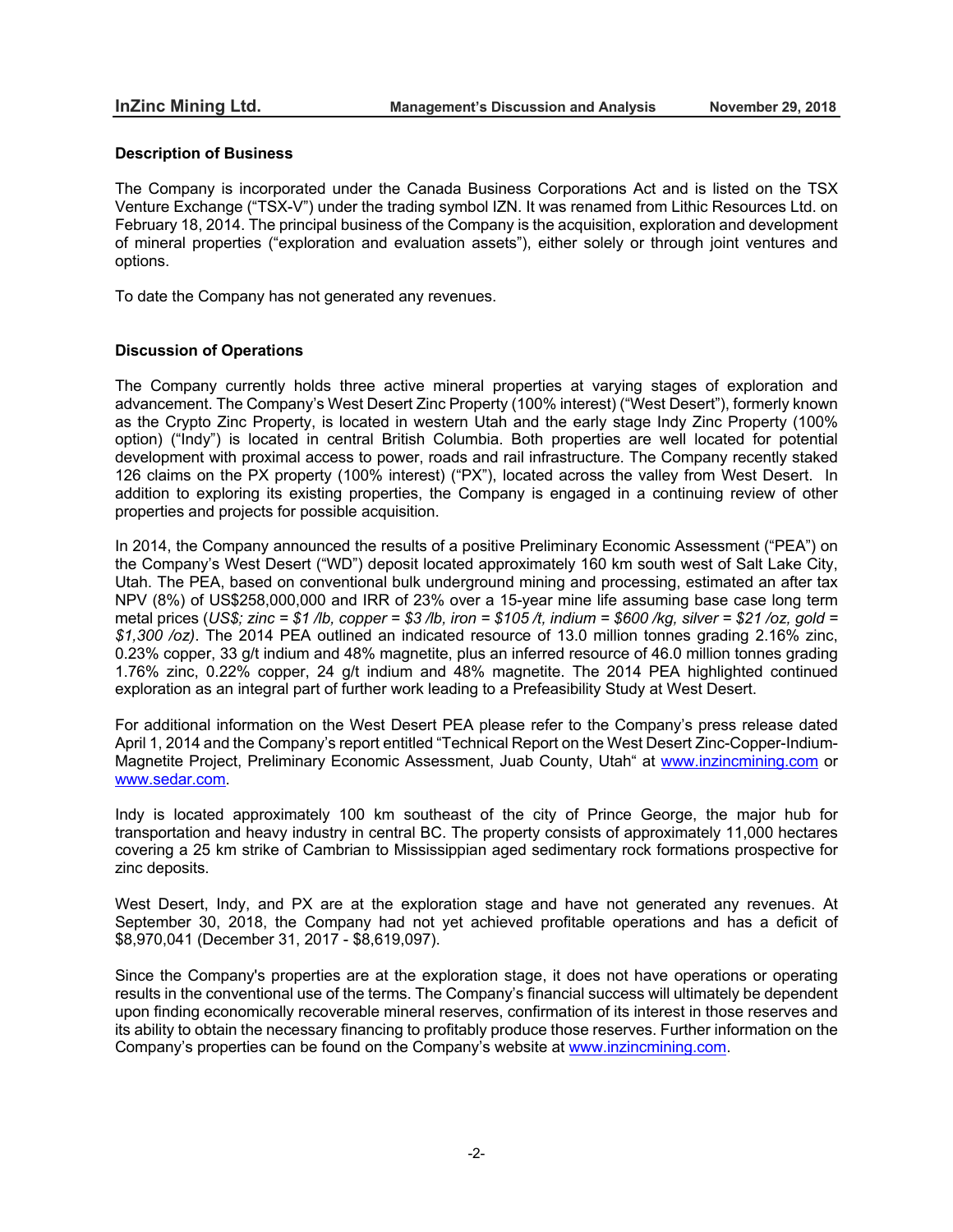### **Mineral Properties**

#### West Desert

In May of 2005, the Company signed an agreement to purchase a 100% interest in the Property from EuroZinc Mining Corporation ("EuroZinc") in exchange for 1,500,000 shares and \$25,000 in cash. Certain claims comprising the Property are subject to a 1.5% net smelter returns royalty ("NSR") and a future cash payment (\$1,000,000 upon completion of financing necessary for production) currently held by Osisko Gold Royalties Ltd. (formerly Vaaldiam Mining Ltd). Since the 2005 acquisition from EuroZinc, the Company has acquired, either wholly or in part, several additional claims.

West Desert comprises 4,258 acres and is located about 160 km southwest of Salt Lake City, Utah. Early mining activity includes the historic Fish Springs Mining District from which recorded production of 2,700,000 oz of silver occurred from the late 19th century through the mid-1950's. The WD deposit was discovered in the 1960's and was originally explored for its iron potential. Drilling campaigns in the 1980's, 1990's and by the Company in 2007-2008 have subsequently outlined the large zinc resources currently hosted in the WD deposit. The property is crossed by a power-line, is easily accessible by road and has railheads within 90 km.

The WD deposit is a significant carbonate replacement deposit, similar in many respects to the deposits comprising the world class Bingham, Park City and Tintic mining districts located some 130 km to the east. Zinc mineralization at West Desert is concentrated in two contiguous zones, known as the Main and Deep (CRD) Zones hosted in a sequence of Cambrian to Ordovician carbonate rocks cut by a quartz monzonite intrusive of Late Eocene age. The Main zone is generally oxidized to a maximum depth of about 250 m. The general distribution of mineralization on the West Desert property shows zoning similar to that in typical porphyry/CRD systems, with an inner zone of molybdenum-rich mineralization grading outwards through copper and zinc, then lead, silver and manganese with increasing distance from the intrusive.

Various historic workings in the Fish Springs District were developed on high grade silver-lead replacement deposits controlled by structures and occur to the east of the WD deposit. Total production in the district, in which the single largest mine by far was the Utah Mine, is recorded at about 20,300 tons grading 128 ounces silver per ton (4,389 gpt) and 44% lead. High grade intercepts of silver-rich replacement style mineralization have been encountered in drilling outside of the historical mine area.

From 2006 to 2010, the Company completed geophysical surveys, metallurgical studies and over 10,000 m of diamond drilling. In September 2010 the Company completed a PEA of the West Desert project. In 2014 the Company completed a revised PEA of the West Desert project which supersedes all earlier reports.

## *Highlights of 2014 PEA*

- After tax NPV(8%) of US\$258 million, IRR of 23% and payback of 3.7 years assuming base case long term metal prices (*US\$; zinc = \$1 /lb, copper = \$3 /lb, iron = \$105 /t, indium = \$600 /kg, silver = \$21 /oz, gold = \$1,300 /oz)*
- conventional bulk underground mining of sulphide resources
- 2.37 million tonnes per year mined over a 14.8-year mine life
- conventional processing to produce three clean concentrates
- zinc recoveries of 92% into a concentrate grading 55% zinc and containing high levels of indium
- copper recoveries of 74% into a concentrate grading 29% copper with payable levels of silver and gold
- average annual production of 107.9 million lbs zinc, 9.9 million lbs copper and 1.0 million tonnes iron concentrate (magnetite)
- initial and life-of-mine capex of US\$247.4 million and US\$388.9 million, respectively
- good potential for resource expansion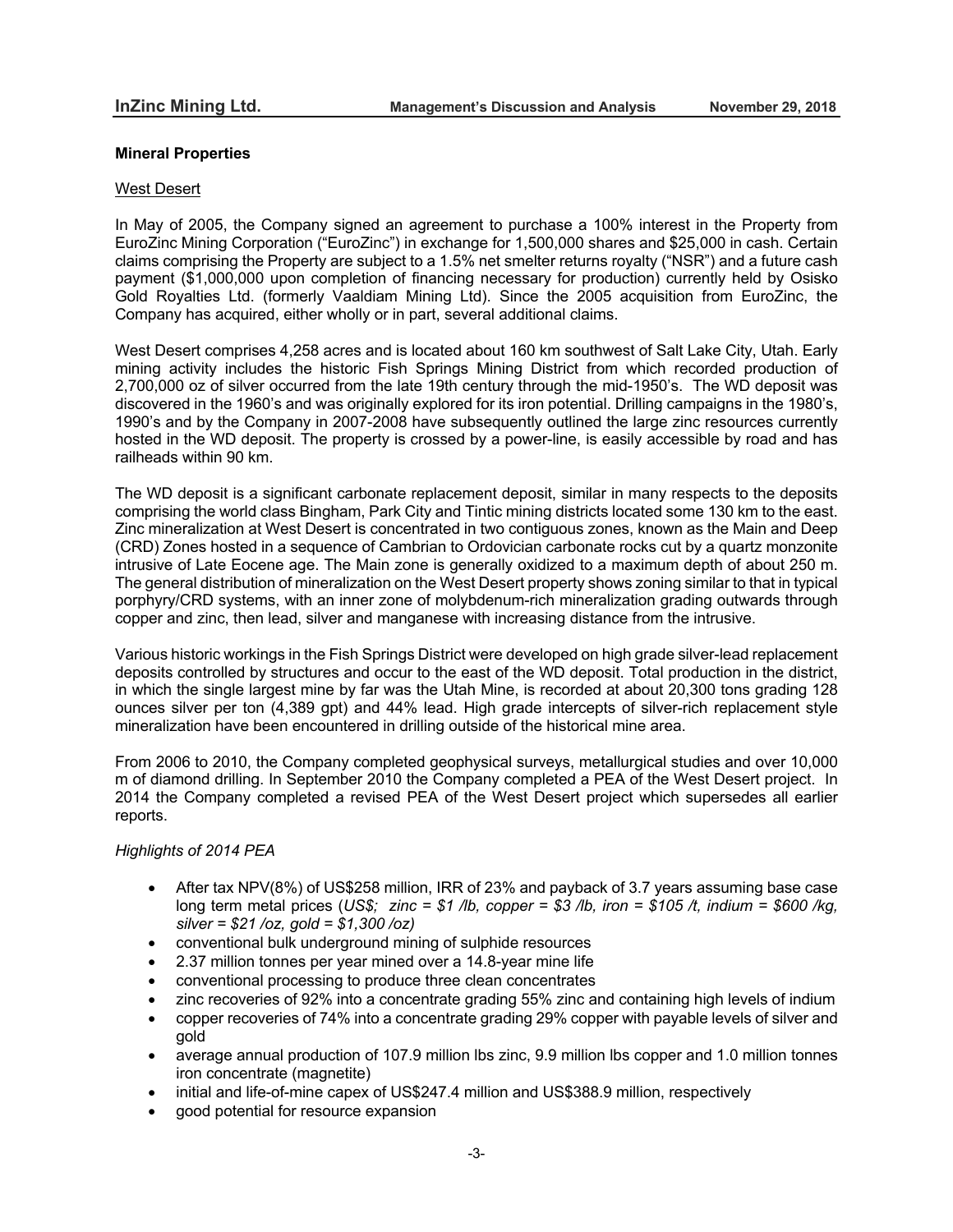### West Desert (continued)

For additional information on the West Desert PEA please refer to the Company's press release dated April 1, 2014 and the Company's report entitled "Technical Report on the West Desert Zinc-Copper-Indium-Magnetite Project, Preliminary Economic Assessment, Juab County, Utah" at www.inzincmining.com or www.sedar.com.

*Note: The PEA is considered preliminary in nature. It includes Inferred mineral resources that are considered too speculative to have the economic considerations applied that would enable classification as mineral reserves. There is no certainty that the conclusions within the PEA will be realized. Mineral resources that are not mineral reserves do not have demonstrated economic viability.*

## *Silver Potential*

Known silver mineralization on the property includes numerous surface occurrences and past producing mines collectively described as the historic Fish Springs Mining District. The district included several operations including the Utah Silver mine, which produced 2.7 million ounces of silver, operated from 1860 until 1950 and is centered 650 m east of the WD deposit. The proximity of the Utah Silver mine to the WD deposit, its enriched precious metal content and the depth extent of this mineralization are of key interest. Silver is not currently included in the 2014 PEA resources comprising the WD deposit.

## *2018 Program*

In April 2018, the Company commenced diamond drilling. Geophysical surveys, completed in January 2018, supported target selection and corresponding drill hole locations over the exploration area.

On June 6, 2018 and August 27, 2018, the Company reported results of the drill program. The Company completed five deep holes totaling 3,500 m which focused on exploration and expansion of the large zinc resources outlined in the West Desert PEA.

### *Highlights of the 2018 drill program*

- Drill hole WD18-01, drilled west of the existing deposit, intersected a thick interval of 15.4 m of 6.3% Zn, 0.1% Cu and 67 g/t In at 340 m below surface and approximately 60 m west of the known boundary of the existing sulphide resources.
- WD18-05, drilled below WD18-01, intersected shallow, high grade sulphide mineralization over 6.8 m averaging 16.5% Zn, 0.3% Cu, 60 g/t In and 14 g/t Ag at a downhole depth of 142 m. The hole was drilled to the west of existing sulphide resources.
- WD18-02, drilled to the east of the existing resources and 400 m to the east of WD18-01, intersected multiple, narrow high grade zones including 1.5 m of 11.6% Zn, 0.1% Cu, 4 g/t In and 53 g/t Ag and established the eastward expansion potential of the CRD (Deep) zone by 175 m to the east.
- WD18-03, drilled 1.27 km to the east of WD18-01, intersected high grade silver mineralization 320 m beneath the historic Utah silver mine with a narrow intercept of 0.3 m of 1,402 g/t Ag, 1.2g/t Au and 44.5% Pb.
- WD18-04, drilled 120 m to the west of WD18-01, intersected 1.8 m of 8.6% Zn and 339 g/t In at 206.7 m downhole in a thick oxidized interval suggestive of deeper sulphide mineralization below.

The next phase of drilling will target the thicker higher grade western expansion potential discovered in the 2018 program. The next phase of drilling is being planned and permitted.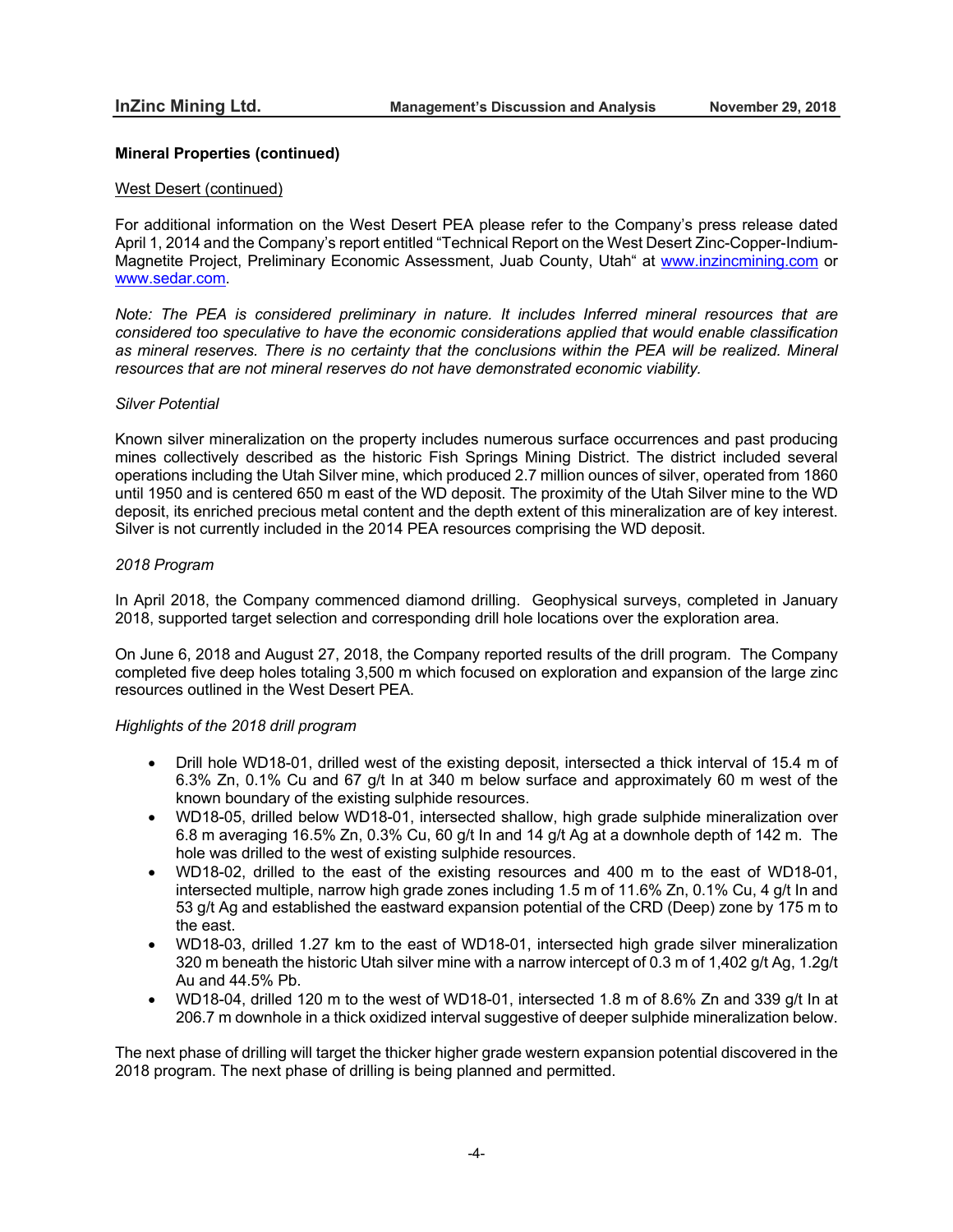#### West Desert (continued)

#### *2018 Expenditure Requirements*

An estimated total of US\$34,000 is required in 2018 to keep the claims and leases comprising the West Desert property in good standing. These payments have been made.

#### Indy

On January 26, 2017, the Company received TSX-V approval to enter into an option agreement to acquire a 100% interest in Indy from Pac Shield Resources Inc. ("PSR"), a private British Columbia company. Indy is located approximately 100 km southeast of the city of Prince George, British Columbia. The property is 85 km south of the CNR transcontinental railway and 65 km south of the Yellowhead highway at elevations ranging from 950 m to 1300 m. The property is accessed by well-maintained Forest Service roads.

Pursuant to the agreement with PSR, the Company has the option to earn a 100% interest over a five year period by making staged cash payments totaling \$305,000 (\$55,000 paid to date), issuing an aggregate of 2,100,000 shares (400,000 issued to date) and completing work commitments of \$2,600,000 (first year work commitments of \$75,000 have been completed). In addition, a \$500,000 cash payment and the issuance of 500,000 shares of the Company will be made to PSR if the Company files a technical report establishing a 500,000,000 pound zinc resource on the property. A further \$500,000 cash payment will be made to PSR should the Company file a technical report establishing a 750,000,000 pound zinc resource on the property. The property is subject to a 1.0% NSR held by PSR (the "PSR NSR") and a 1.5% NSR held by Kerry Curtis, a director, Chairman of the Board and former interim Chief Executive Officer of the Company, and a director and the controlling shareholder of PSR. On exercise of the option and prior to completion of a feasibility study on the property, the Company has the right to purchase the PSR NSR for \$1,500,000.

During the nine months ended September 30, 2018, additional claims were acquired via staking.

Indy comprises claims (11,000 Ha) covering a 25 km continuous strike of sedimentary rock sequences spanning the Cambrian to Mississippian; a geological period known to produce most of the major western Canadian zinc deposits.

Activity in the area was first recorded by Kennco who between 1980 and 1982 completed mapping and soil geochemistry resulting in the definition of three large zinc-lead-silver geochemical anomalies over a 6.5km trend. This was followed by four diamond drill holes on two selected geochemical targets.

In 1988, Cominco optioned the property from Kennco and completed soil geochemistry programs outlining a fourth anomaly on the property (Anomaly A). Five shallow, wide-spaced diamond drill holes drilled by Cominco in 1989 targeted a portion of a high contrast soil anomaly (Anomaly B). All five holes intersected mineralization at estimated vertical depths less than 100 m over a 450 m long trend. Drill intersections ranged from 1.5 m to 19.7 m, grading from 1.9% to 8.9% zinc, 1.0 g/t to 55.6 g/t silver and 0.04% to 2.4% lead. True widths of these intersections are not known and in some cases core recoveries were less than 50%.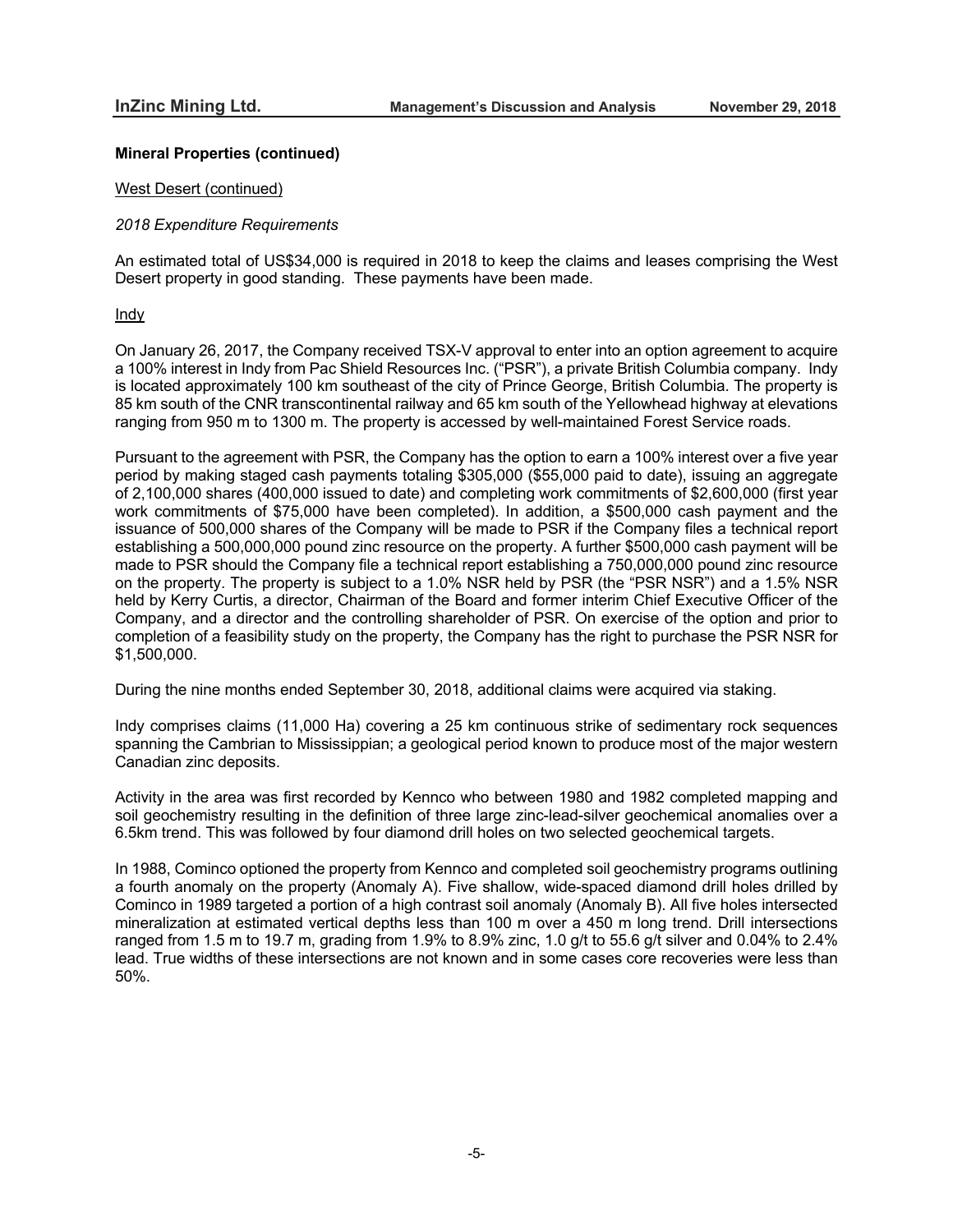#### Indy (continued)

Cominco returned the property to Kennco post 1991, after which only minor activities are recorded.

From June to August of 2017 the Company completed geochemical surveys, geological mapping and prospecting in the anomaly B and C areas, two of four high priority areas occurring at Indy.

#### *2018 Programs*

Phase I exploration programs were completed in mid-August 2018 and included soil geochemistry and access improvement in preparation for Phase II diamond drilling.

The Company completed its first diamond drill program (1270m in eleven drill holes) in late September 2018. The program focused on testing anomalous soil geochemistry with shallow drill holes located in the southern portion of Anomaly B, roughly in the area where previous operators had reported lower grade, shallow intersections. There is no rock outcrop exposure in this area.

In early November 2018, the company announced the discovery of shallow, high grade zinc sulphide mineralization in drill hole IB18-009 at the B-9 zone. Significant drill intersections from the 2018 drill program also include:

# **B-9 Zone 2018 Drilling – Selected Highlights**

- $\bullet$  12.33% Zn, 2.98% Pb, 24.46 g/t Ag over 6.29m at 60m below surface in hole IB18-009
- 5.76% Zn, 0.48% Pb, 3.41 g/t Ag over 6.73m at 56m below surface in hole IB18-008
- 4.49% Zn, 1.13% Pb, 7.32 g/t Ag over 4.28m at 27m below surface and
- 2.24% Zn, 0.83% Pb, 5.23 g/t Ag over 5.38m at 33m below surface and
- 3.50% Zn, 0.66% Pb, 4.59 g/t Ag over 4.57m at 37m below surface in Hole IB18-002
- 9.26% Zn, 2.43% Pb, 17.98 g/t Ag over 3.05m at 23m below surface in hole IB18-003\*
- 3.88% Zn, 1.34% Pb, 8.90 g/t Ag over 3.99m at 29m below surface in hole IB18-006

*Note: True widths are unknown. The intersections in IB18-002 are separated by lost core/no recovery. Low core recoveries.*

These drill holes generally intersected higher grades and wider intervals compared to the holes drilled in the same approximate area by previous operators. The program also provides key insights into the distinctive mineralization type, termed sedimentary exhalative (Sedex), at this relatively small area at one of the three large geochemical anomalies on the property. Sedex type zinc deposits are known to occur as clusters on a district scale and only within specific ages of sedimentary rock formations referred to as time horizons. The large and well-known deposits occur in the Yukon, northern and southern British Columbia, Australia and southern Africa. The Indy project is underlain by sedimentary formations correlated in age by the Geological Survey of Canada (Struik,1988) to the same time horizons hosting the Sedex deposits of northern British Columbia and the Yukon.

The mineralization intersected at the B-9 Zone supports a trend remaining open for expansion to the west, north, south and at depth.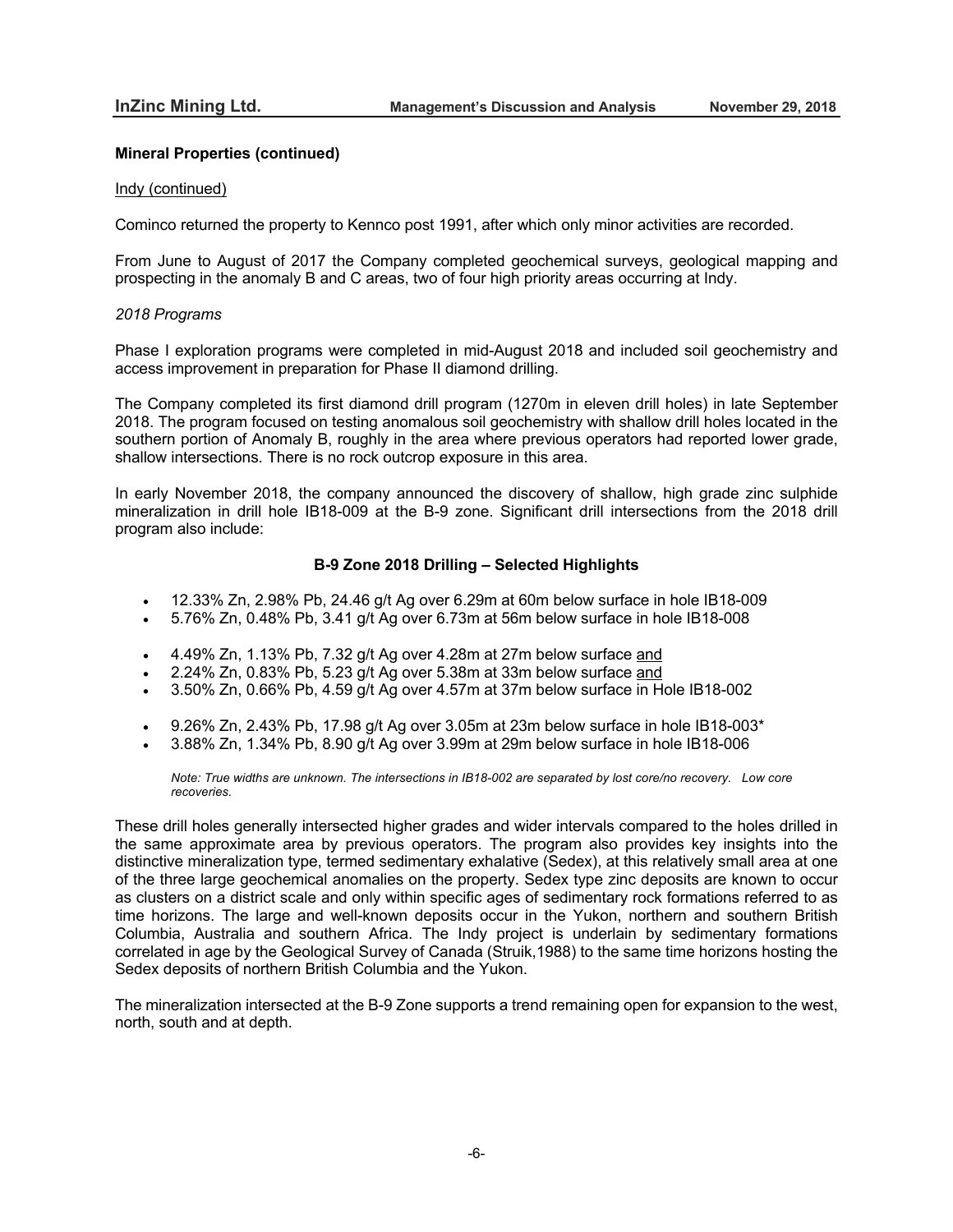#### Indy (continued)

### *Large Exploration Targets*

Three large soil geochemical anomalies with an aggregate length of 3.2 km occur on the Indy property. Drilling at the B-9 zone (a 270 m long portion of Anomaly B) indicates that soil geochemistry is a costeffective method of targeting sub-surface mineralization. Anomalies C and D remain to be tested by drilling. Anomaly A has not been evaluated.

| <b>Geochemical Anomaly</b> | Length<br>(strike) |
|----------------------------|--------------------|
| Anomaly B                  | $1.5 \text{ km}$   |
| Anomaly C                  | $700 m - open$     |
| Anomaly D                  | $1.0k$ m - open    |

High zinc in soils outlined over a 1.5 km trend at Anomaly B, hosting the mineralization discovered at the B-9 zone, was outlined by the Company in 2017. The westward expansion of the geochemical survey in 2018 outlines a strongly anomalous, continuous and untested area of zinc in soil for up to 400 m west, 500 m northwest and southeast (downslope of the 2018 drill holes) which has not been tested by drilling.

Expansion and infill soil geochemical surveys at Anomaly C in 2018 outline an area measuring greater than 700 m in length. To date, 20% of the 147 soil samples at Anomaly C have returned greater than 1000 ppm Zn (0.1% Zn) with highs up to 6314 ppm Zn (0.63% Zn) in soil. Anomaly C remains open for further sampling to the south and has not been tested by drilling.

Initial wide spaced soil survey lines were also completed in 2018 at Anomaly D. This survey indicates a "multi-trend" in an area measuring over 1 km in length returning numerous high zinc (greater than 500 ppm to 2654 ppm Zn) responses in soils. Further soil sampling is required to delineate Anomaly D, which remains open and has not been tested by drilling.

In October 2018, the Company increased its claim holdings to approximately 11,000 Ha, covering a continuous 25 km belt of the prospective strata which hosts the Indy mineralization. Exploration activities are permitted and monitored under a Multi-Year Access Bond (MYAB) with the Government of British Columbia

#### *2018 Expenditure Requirements*

Under the terms of the Indy option agreement, additional expenditures of \$200,000 are required on or before January 29, 2019. These requirements have been met.

## PX

The Company acquired, via staking, 126 mining claims located in Utah, USA. The property is within 20 km of the West Desert property and has a similar geophysical signature. Various geochemical studies have been completed supporting the concept of a covered intrusive. Further geophysics is planned later this year including IP.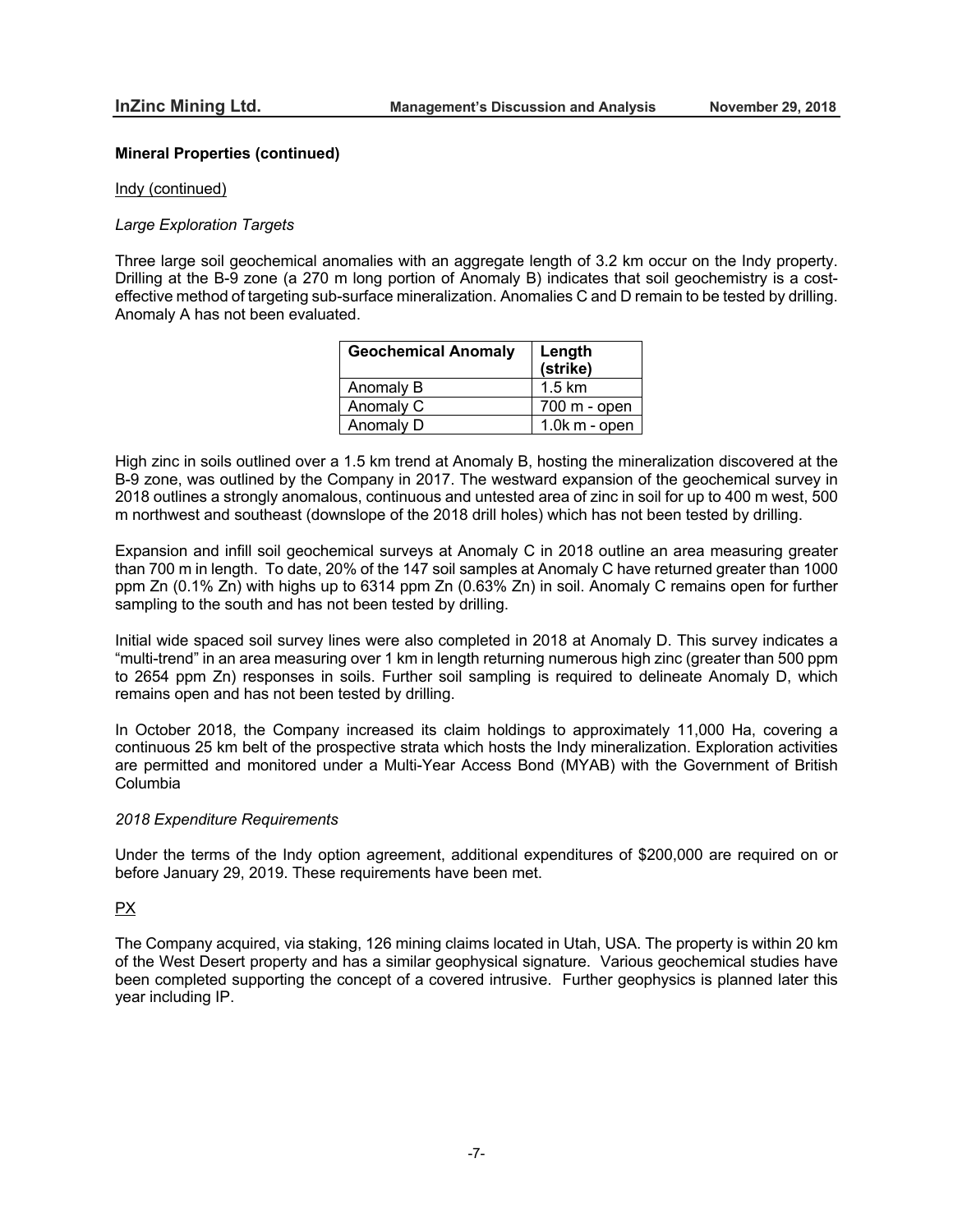# **Summary of Exploration Activities**

The following table represents expenditures incurred on the exploration and evaluation assets during the nine months ended September 30, 2018:

|                                     | <b>West</b>   |              |               |               |
|-------------------------------------|---------------|--------------|---------------|---------------|
|                                     | <b>Desert</b> | <b>PX</b>    | Indy          | <b>Total</b>  |
| <b>Acquisition costs</b>            |               |              |               |               |
| Balance, December 31, 2017          | \$<br>394,127 | \$           | \$<br>79,280  | \$<br>473,407 |
| Additions during the period:        |               |              |               |               |
| Cash payments                       |               |              | 25,000        | 25,000        |
| Shares issued                       |               |              | 29,000        | 29,000        |
| Staking                             |               | 35,066       | 15,483        | 50,549        |
|                                     |               | 35,066       | 69,483        | 104,549       |
| Balance, September 30, 2018         | 394,127       | 35,066       | 148,763       | 577,956       |
|                                     |               |              |               |               |
| <b>Deferred exploration costs</b>   |               |              |               |               |
| Balance, December 31, 2017          | 5,330,585     |              | 76,017        | 5,406,602     |
| Additions during the period:        |               |              |               |               |
| Air support                         |               |              | 11,165        | 11,165        |
| Analytical                          | 48,207        |              | 5,717         | 53,924        |
| Claim maintenance                   | 48,295        | 28,936       |               | 77,231        |
| Communication                       | 1,565         |              | 2,494         | 4,059         |
| Community engagement                |               |              | 1,346         | 1,346         |
| <b>Drilling</b>                     | 1,076,726     |              | 325,365       | 1,402,091     |
| Engineering                         | 624           |              |               | 624           |
| Equipment and supplies              | 91,282        |              | 100,108       | 191,390       |
| Geophysics                          | 52,412        |              |               | 52,412        |
| Permitting                          | 295           |              | 3,319         | 3,614         |
| Personnel                           | 224,107       | 13,037       | 136,495       | 373,639       |
| Room and board                      | 57,405        |              | 25,620        | 83,025        |
| Travel                              | 10,686        | 2,443        | 5,325         | 18,454        |
|                                     | 1,611,604     | 44,416       | 616,954       | 2,272,974     |
| Balance, September 30, 2018         | 6,942,189     | 44,416       | 692,971       | 7,679,576     |
|                                     |               |              |               |               |
| B.C. mineral exploration tax credit |               |              | (22, 805)     | (22, 805)     |
|                                     |               |              |               |               |
| Total, September 30, 2018           | \$7,336,316   | \$<br>79,482 | \$<br>818,929 | \$8,234,727   |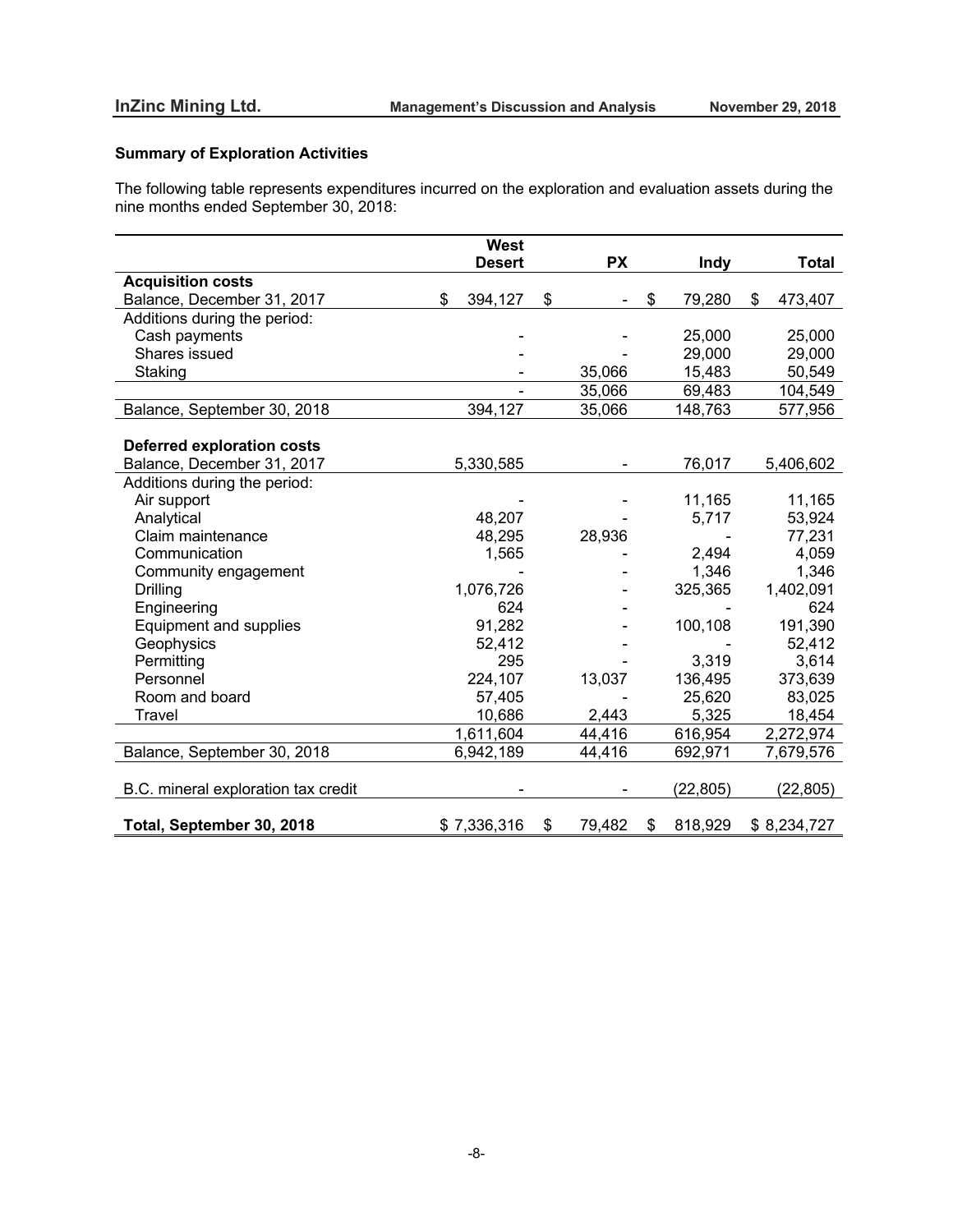| <b>Quarter Ended</b> | <b>Revenue</b><br>$($ \$) | Loss and comprehensive loss<br>(9) | Net loss per share<br>$($ \$) <sup>1</sup> |
|----------------------|---------------------------|------------------------------------|--------------------------------------------|
| September 30, 2018   | Nil                       | (89,044)                           | 0.00                                       |
| June 30, 2018        | Nil                       | (117,040)                          | 0.00                                       |
| March 31, 2018       | Nil                       | (145, 422)                         | 0.00                                       |
| December 31, 2017    | Nil                       | (196, 255)                         | 0.00                                       |
| September 30, 2017   | Nil                       | (58, 744)                          | 0.00                                       |
| June 30, 2017        | Nil                       | (229, 815)                         | 0.00                                       |
| March 31, 2017       | Nil                       | (115,980)                          | 0.00                                       |
| December 31, 2016    | Nil                       | (125, 780)                         | 0.00                                       |

## **Selected Quarterly Information**

*(1) Basic and diluted*

## **Current Quarter**

The net loss for the quarter ended September 30, 2018 was \$89,044 or \$0.00 per share compared with a loss of \$58,744 or \$0.00 per share during the same quarter of 2017. Sources of variability include fluctuations in foreign exchange and expenditures for office and miscellaneous and share-based compensation.

The following discussion should be read in conjunction with the accompanying Financial Statements and related notes for the period. The operating and administrative expenses for the three months ended September 30, 2018 totalled \$88,086 (September 30, 2017 - \$59,185).

The table below explains the major changes in expenditures for the three months ended September 30, 2018 compared with September 30, 2017.

| <b>Expense</b>              | Increase / Decrease in<br><b>Expenses</b> | <b>Explanation for Change</b>                                                                                                |
|-----------------------------|-------------------------------------------|------------------------------------------------------------------------------------------------------------------------------|
| Foreign exchange            | Increase of \$8,562                       | Change is a result of more expenditures in the USA,<br>which, in turn, is impacted by the fluctuations in<br>exchange rates. |
| Office and miscellaneous    | Decrease of \$12,208                      | Decrease is due to fewer conferences being attended<br>during the current period.                                            |
| Share-based<br>compensation | Increase of \$34,065                      | No incentive share options were issued in the<br>comparative period as compared to options vesting in<br>the current period. |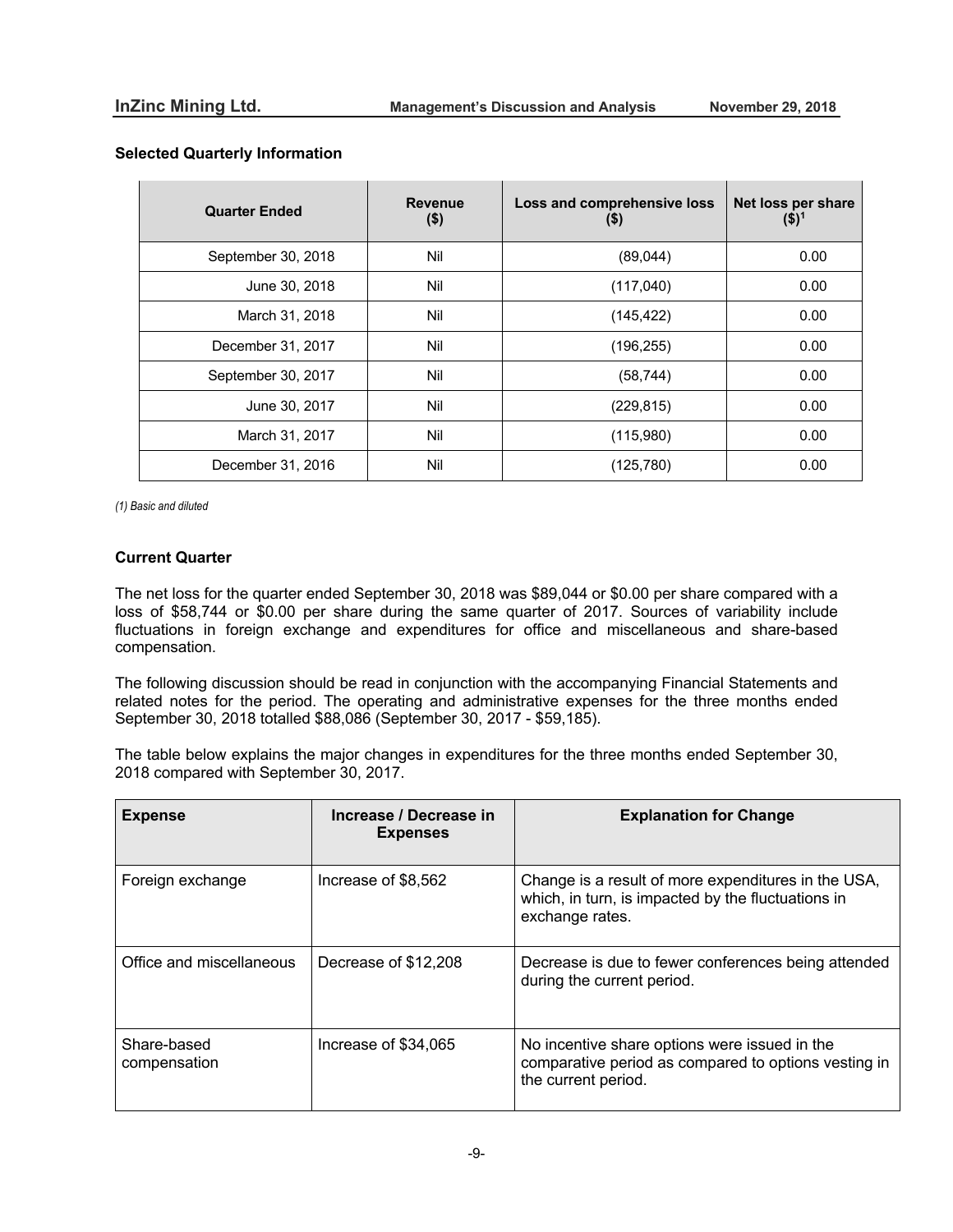# **Results of Operations**

 $\overline{a}$ 

The following discussion should be read in conjunction with the accompanying Financial Statements and related notes for the period. The operating and administrative expenses for the nine months ended September 30, 2018 totalled \$350,944 (September 30, 2017 - \$405,752).

The table below explains the major changes in expenditures, not described above, for the nine months ended September 30, 2018 compared with September 30, 2017.

| <b>Expense</b>                          | Increase / Decrease in<br><b>Expenses</b> | <b>Explanation for Change</b>                                                                                                                                               |
|-----------------------------------------|-------------------------------------------|-----------------------------------------------------------------------------------------------------------------------------------------------------------------------------|
| Communication and<br>investor relations | Decrease of \$25,235                      | Decrease is due to additional investor relations and<br>promotional activities such as marketing in the<br>comparative period as the Company worked towards<br>a financing. |
| Property investigation<br>costs         | Increase of \$33,365                      | Increase is due to the Company exploring additional<br>property opportunities.                                                                                              |
| Travel                                  | Decrease of \$11,121                      | Decrease is due to reduced corporate activity as<br>comparative period included costs related to<br>promotion of the Company and travel related to the<br>financing.        |

# **Related Party Transactions**

The Company entered into the following transactions with related parties during the nine months ended September 30, 2018:

Summary of key management personnel compensation:

|                                           | For the nine months ended September 30, |        |   |         |
|-------------------------------------------|-----------------------------------------|--------|---|---------|
|                                           |                                         | 2018   |   | 2017    |
| Short-term benefits paid or accrued       |                                         |        |   |         |
| Office and miscellaneous (K. Curtis)      |                                         | 18.000 | S | 15,000  |
| Professional fees (S. Vanry)              |                                         | 22,500 |   | 24,500  |
| Share-based compensation (K. Curtis)      |                                         |        |   | 29,710  |
| Share-based compensation (S. Vanry)       |                                         |        |   | 23,309  |
| Share-based compensation (W. Hubert)      |                                         | 37,993 |   | 29,710  |
| Share-based compensation (L. Montpellier) |                                         | 8,481  |   | 29,710  |
| Share-based compensation (J. Murphy)      |                                         | 8,481  |   | 35,014  |
|                                           |                                         | 95,455 |   | 186,953 |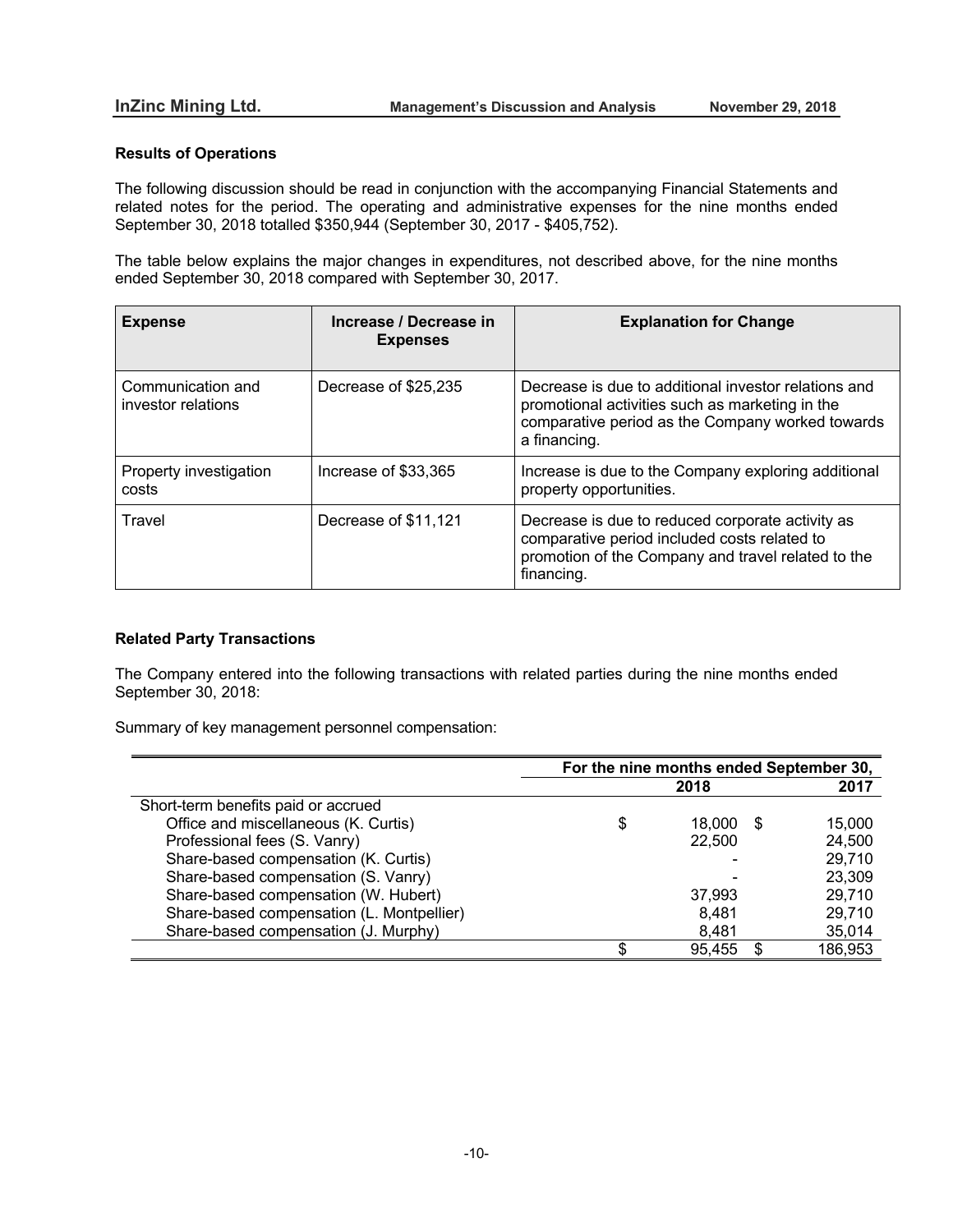## **Related Party Transactions (continued)**

Included in rent is \$1,694 (September 30, 2017 - \$6,750) paid or accrued to a company formerly related to Steve Vanry, the CFO.

Included in accounts payable and accrued liabilities are amounts owing to related parties of \$2,625 (December 31, 2017 - \$35,316).

## **Liquidity, Financial Position and Capital Resources**

As at September 30, 2018, the Company's liquidity and capital resources are as follows:

|                                          | <b>September 30, 2018</b><br>$($ \$) | September 30, 2017<br>$(\$)$ |
|------------------------------------------|--------------------------------------|------------------------------|
| Cash                                     | 910,453                              | 178,623                      |
| Receivables                              | 28,484                               | 4,616                        |
| Prepaids                                 | 14,650                               | 12,957                       |
| Marketable securities                    | 1,103                                | 1,665                        |
| Total current assets                     | 954,690                              | 197,861                      |
| Accounts payable and accrued liabilities | 209,923                              | 26,419                       |
| Working capital                          | 744,767                              | 171,442                      |

The Company had a net working capital position of \$744,767 at September 30, 2018 compared with \$171,442 as at September 30, 2017. As at September 30, 2018, the Company had sufficient liquidity to meet its obligations for the next twelve months.

The Company had cash on hand of \$910,453 on September 30, 2018 (December 31, 2017 - \$3,483,198; September 30, 2017 - \$178,623). The source of cash was the completion of a private placement that raised proceeds, net of finders and legal costs, of \$3,334,555 and the exercise of stock options for proceeds of \$85,000 in the prior fiscal year. The primary use of cash during the period was the funding of operations of \$388,172 (September 30, 2017 - \$206,090) and the acquisition and exploration of exploration and evaluation assets of \$2,141,193 (September 30, 2017 - \$148,016).

The Company's general and administrative costs, exclusive of any management compensation or direct business costs such as acquisitions, field work or travel, are in the range of \$250,000 annually. These maintenance costs are typical for a public company of this nature and consist of stock exchange fees, legal fees, accounting and audit fees, transfer agent fees and general office expenses such as rent, basic administrative assistance and phone. As the Company has commenced further exploration of its properties, it may have an impact on general and administrative costs.

The Company has no known mineral reserves and is not in commercial production on any of its properties and accordingly, the Company does not generate cash from operations. The Company finances exploration activities by raising capital from equity markets from time to time.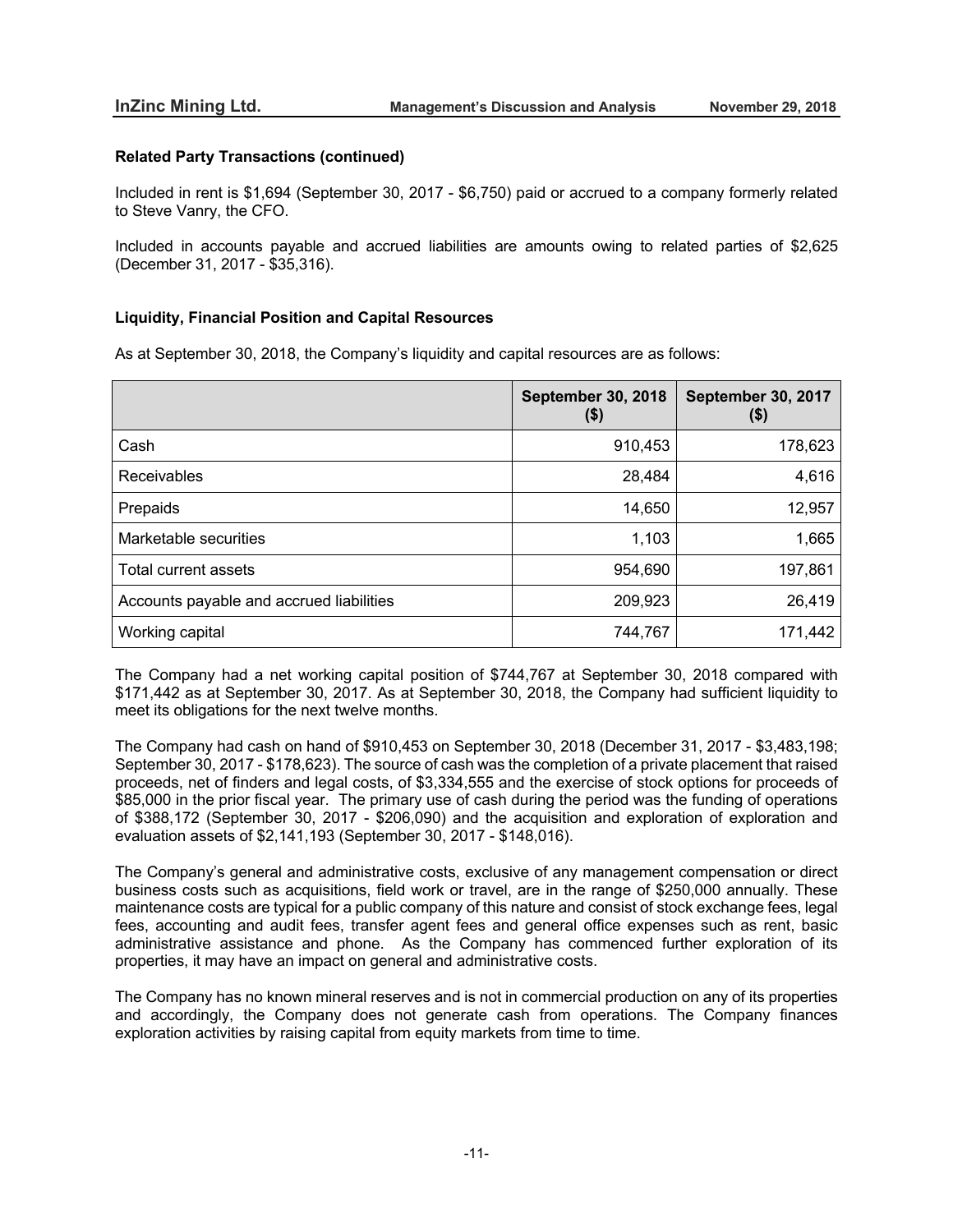#### **Proposed Transactions**

There are no proposed transactions to be reported.

#### **Risks and Uncertainties**

The business and operations of the Company are subject to numerous risks, many of which are beyond the Company's control. The Company considers the risks set out below to be some of the most significant to potential investors in the Company, but not all of the risks associated with an investment in securities of the Company. If any of these risks materialize into actual events or circumstances or other possible additional risks and uncertainties of which the Company is currently unaware or which it considers to be material in relation to the Company's business actually occur, the Company's assets, liabilities, financial condition, results of operations (including future results of operations), business and business prospects, are likely to be materially and adversely affected. In such circumstances, the price of the Company's securities could decline and investors may lose all or part of their investment.

#### *History of losses*

The Company has incurred net losses since inception and as of September 30, 2018, had an accumulated deficit of \$8,970,041.

#### *No history of dividends*

Since incorporation, the Company has not paid any cash or other dividends on its common stock and does not expect to pay such dividends in the foreseeable future, as all available funds will be invested primarily to finance its mineral exploration programs. The Company will need to achieve profitability prior to any dividends being declared.

#### *Dilution*

The Company does not generate any revenues and does not have sufficient financial resources to undertake by itself all of its planned expenditures. The Company has limited financial resources and has financed its operations primarily through the sale of securities such as common shares. The Company will need to continue its reliance on the sale of such securities for future financing, resulting in dilution to the Company's existing shareholders. The amount of additional funds required will depend largely on the success of the Company's exploration programs.

Further expenditures will depend on the Company's ability to obtain additional financing which may not be available under favourable terms, if at all.

#### *Capital and liquidity risk*

The amount of financial resources available to invest for the enhancement of shareholder value is dependent upon the size of the treasury, profitable operations, and willingness to utilize debt and issue equity. Due to the size of the Company, financial resources are limited and if the Company exceeds growth expectations or finds investment opportunities it may require debt or equity financing. There is no assurance that the Company will be able to obtain additional financial resources that may be required to successfully finance transactions or compete in its markets on favourable commercial terms.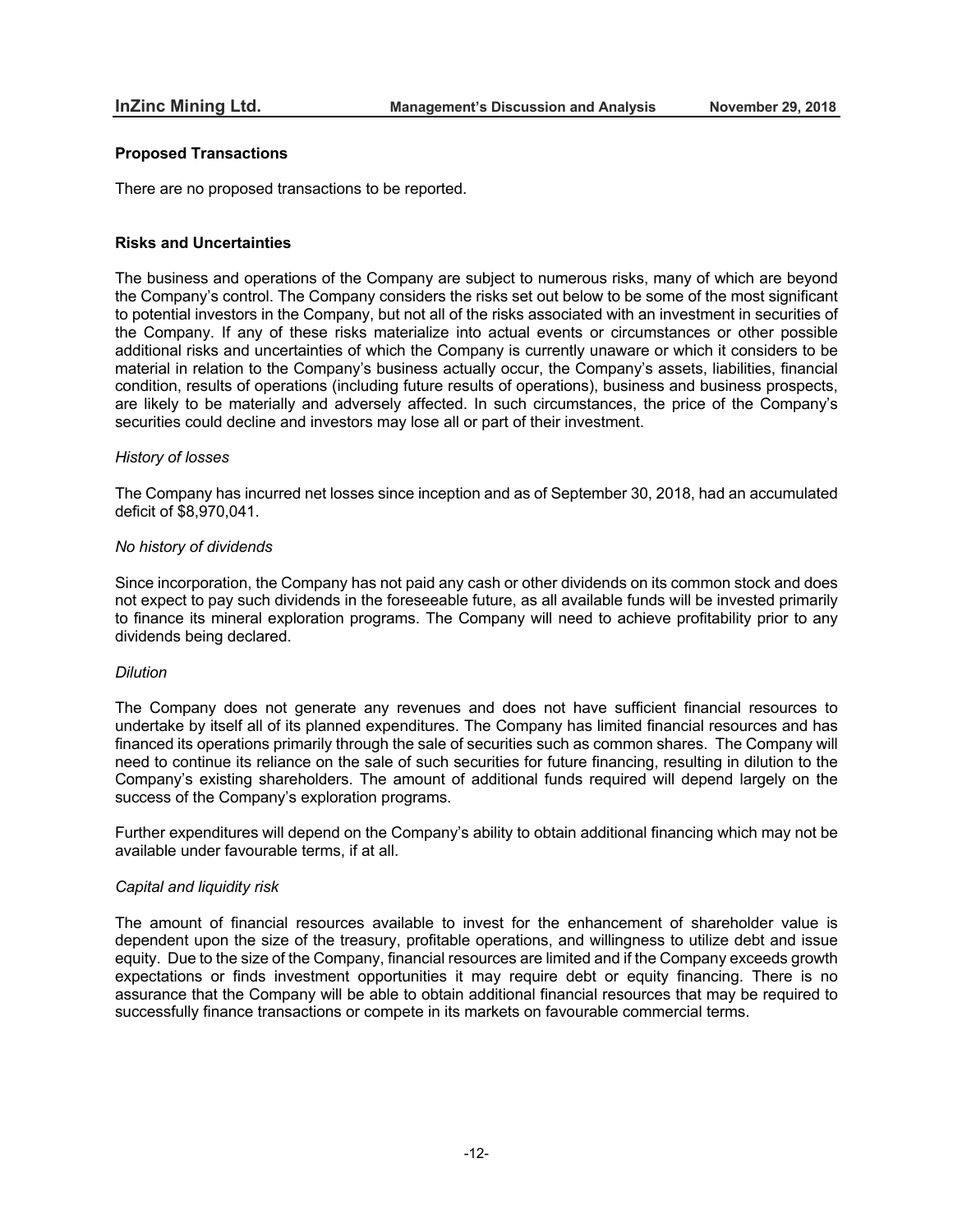### **Risks and Uncertainties (continued)**

#### *Dependence on key personnel*

Loss of certain members of the executive team or key operational leaders of the company could have a disruptive effect on the implementation of the Company's business strategy and the efficient running of day-to-day operations until their replacement is found. Recruiting personnel is time consuming and expensive and the competition for a professional is intense. The Company may be unable to retain its key employees or attract, assimilate, retain or train other necessary qualified employees, which may restrict its growth potential.

## *Mineral exploration*

Mineral exploration is subject to a high degree of risk, which even a combination of experience, knowledge and careful evaluation may fail to overcome. These risks may be even greater in the Company's case given its formative stage of development. Furthermore, exploration activities are expensive and seldom result in the discovery of a commercially viable resource. There is no assurance that the Company's exploration will result in the discovery of an economically viable mineral deposit.

#### *Preliminary Economic Assessments*

Preliminary Economic Assessments are considered to be preliminary in nature. They include inferred mineral resources that are considered too speculative to have the economic considerations applied that would enable their classification as mineral reserves. There is no certainty that the conclusions within a Preliminary Economic Assessment will be realized. Mineral resources that are not mineral reserves do not have demonstrated economic viability.

#### *Management of industry risk*

The Company is engaged primarily in mineral exploration and manages related industry risk issues directly. The Company's mineral exploration activities expose it to potential environmental liability risk. It is management's policy to review environmental compliance and exposure on an ongoing basis. The Company follows industry standards and specific project environmental requirements. The Company is currently in the exploration stage on its property interests and has not determined whether significant site recovery costs will be required. Management is not aware of and does not anticipate any significant environmental remediation costs or liabilities in respect of its current operations.

#### *Commodity and equity prices*

The Company has exposure to price risk with respect to commodity and equity prices. Equity price risk is defined as the potential adverse impact on the Company's earnings due to movements in individual equity prices or general movements in the level of the stock market. Commodity price risk is defined as the potential adverse impact on earnings and economic value due to commodity price movements and volatilities.

### **Critical Accounting Estimates**

The preparation of the consolidated financial statements in conformity with IFRS requires management to make certain estimates, judgments and assumptions that affect the reported amounts of assets and liabilities at the date of the financial statements and the reported expenses during the period.

Although management uses historical experience and its best knowledge of the amount, events or actions to form the basis for judgments and estimates, actual results may differ from these estimates.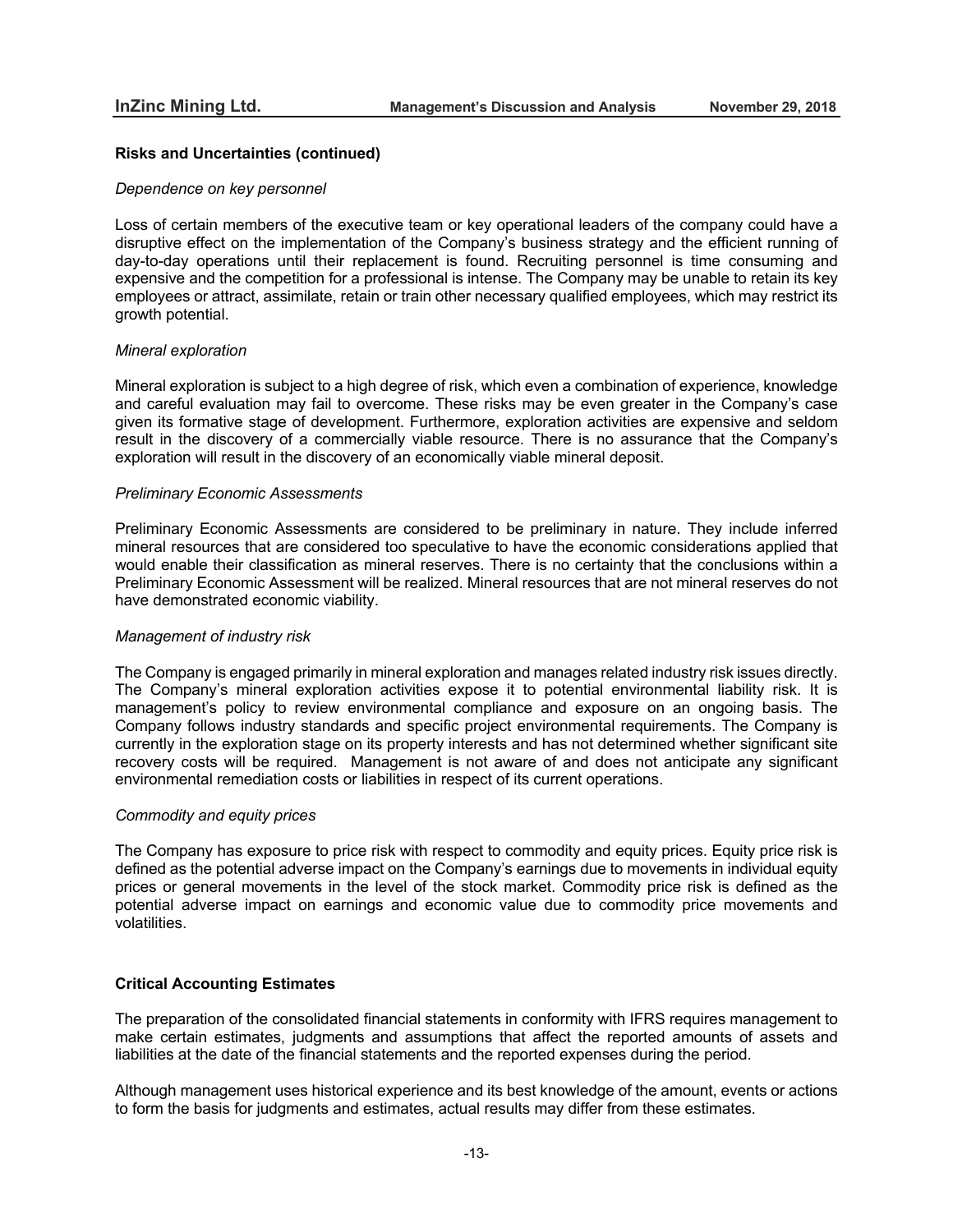## **Critical Accounting Estimates (continued)**

Estimates are made when applying accounting policies. The critical estimates that have the most significant effects on the amounts recognized in the consolidated financial statements are as follows:

#### *Economic recoverability and probability of future economic benefits of exploration and evaluation assets*

Management has determined that exploration, evaluation, and related costs incurred which were capitalized may have future economic benefits and may be economically recoverable. Management uses several criteria in its assessments of economic recoverability and probability of future economic benefits including, geologic and other technical information, a history of conversion of mineral deposits with similar characteristics to its own properties to proven and probable mineral reserves, the quality and capacity of existing infrastructure facilities, evaluation of permitting and environmental issues and local support for the project.

#### *Valuation of share-based compensation*

The Company uses the Black-Scholes Option Pricing Model for valuation of share-based compensation. Option pricing models require the input of subjective assumptions including expected price volatility, interest rate, and forfeiture rate. Changes in the input assumptions can materially affect the fair value estimate and the Company's earnings and equity reserves.

## *Income taxes*

In assessing the probability of realizing deferred tax assets, management makes estimates related to expectation of future taxable income, applicable tax opportunities, expected timing of reversals of existing temporary differences and the likelihood that tax positions taken will be sustained upon examination by applicable tax authorities. In making its assessments, management gives additional weight to positive and negative evidence that can be objectively verified.

## **New Accounting Policies Adopted**

#### IFRS 9, "Financial Instruments"

Effective January 1, 2018, the Company retrospectively adopted IFRS 9, "Financial Instruments". IFRS 9 sets out requirements for recognizing and measuring financial assets, financial liabilities and some contracts to buy or sell non-financial items. This standard replaces IAS 39, "Financial Instruments: Recognition and Measurement". Prior periods were not restated and there was no material impact to the Company's condensed interim consolidated financial statements as a result of transitioning to IFRS 9.

The adoption of IFRS 9 has not had a significant effect on the Company's accounting policies related to financial liabilities and financial assets. The impact of IFRS 9 on the classification and measurement of financial assets and financial liabilities is set out below.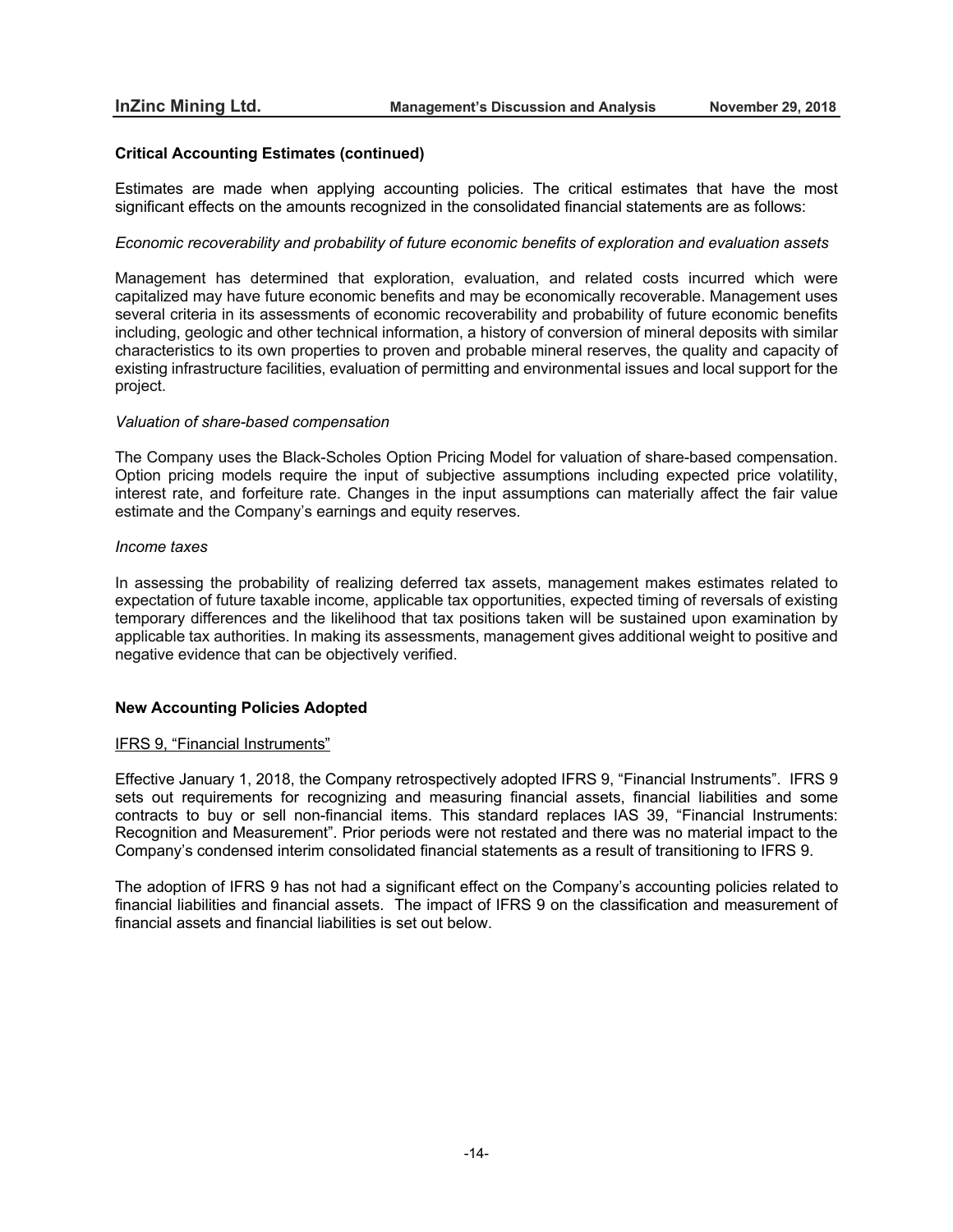### **New Accounting Policies Adopted (continued)**

#### IFRS 9, "Financial Instruments" (continued)

#### *Classification and measurement of financial assets and liabilities*

Under IFRS 9, financial assets, on initial recognition, are recognized at fair value and subsequently classified and measured at: amortized cost; fair value through other comprehensive income ("FVOCI") or fair value through profit or loss ("FVTPL"). IFRS 9 eliminates the previous IAS 39 categories for financial assets of held to maturity, loans and receivables and available for sale. The classification of financial assets depends on the purpose for which the financial assets were acquired. The Company's financial assets which consist of cash, receivables, advances, and reclamation deposit are classified as amortized cost. Financial assets are classified as current assets or non-current assets based on their maturity date. Cash has changed classification from FVTPL to amortized cost. The carrying value is equal to its fair value given the short-term nature of the asset, therefore, there is no change in the carrying value as a result of the change in classification. Marketable securities are classified as FVOCI.

Most of the requirements in IAS 39 for classification and measurement of financial liabilities were carried forward in IFRS 9, and, as such, the Company's accounting policy with respect to financial liabilities is substantially unchanged. The Company's financial liabilities which consist of accounts payable and accrued liabilities are classified as amortized cost.

#### *Impairment of financial assets*

An expected credit loss ("ECL") model applies to financial assets measured at amortized cost, contract assets and debt investments at FVOCI, but not to investments in equity instruments. The ECL model requires a loss allowance to be recognized based on expected credit losses. The estimated present value of future cash flows associated with the asset is determined and an impairment loss is recognized for the difference between this amount and the carrying amount as follows: the carrying amount of the asset is reduced to estimated present value of the future cash flows associated with the asset, discounted at the financial asset's original effective interest rate, either directly or through the use of an allowance account and the resulting loss is recognized in the statement of income (loss) for the period. In a subsequent period, if the amount of the impairment loss related to financial assets measured at amortized cost decreases, the previously recognized impairment loss is reversed through the statement of income (loss) to the extent that the carrying amount of the investment at the date the impairment is reversed does not exceed what the amortized cost would have been had the impairment not been recognized.

The Company's financial assets measured at amortized cost are subject to the ECL model. The adoption of the ECL impairment model had a negligible impact on the carrying amounts of the Company's financial assets given the nature of the items and that receivables are substantially all current and there is a minimal level of default.

#### IFRS 15, "Revenue from Contracts with Customers"

IFRS 15 establishes principles that an entity shall apply to report useful information to users of financial statements about the nature, amount, timing and uncertainty of revenue and cash flows arising from a contract with a customer. There was no impact on the condensed interim consolidated financial statements as a result of adopting this standard.

## **Accounting Pronouncements Not Yet Effective**

The following new standards, amendments to standards and interpretations applicable to the Company are not yet effective and have not been applied in preparing the condensed interim consolidated financial statements.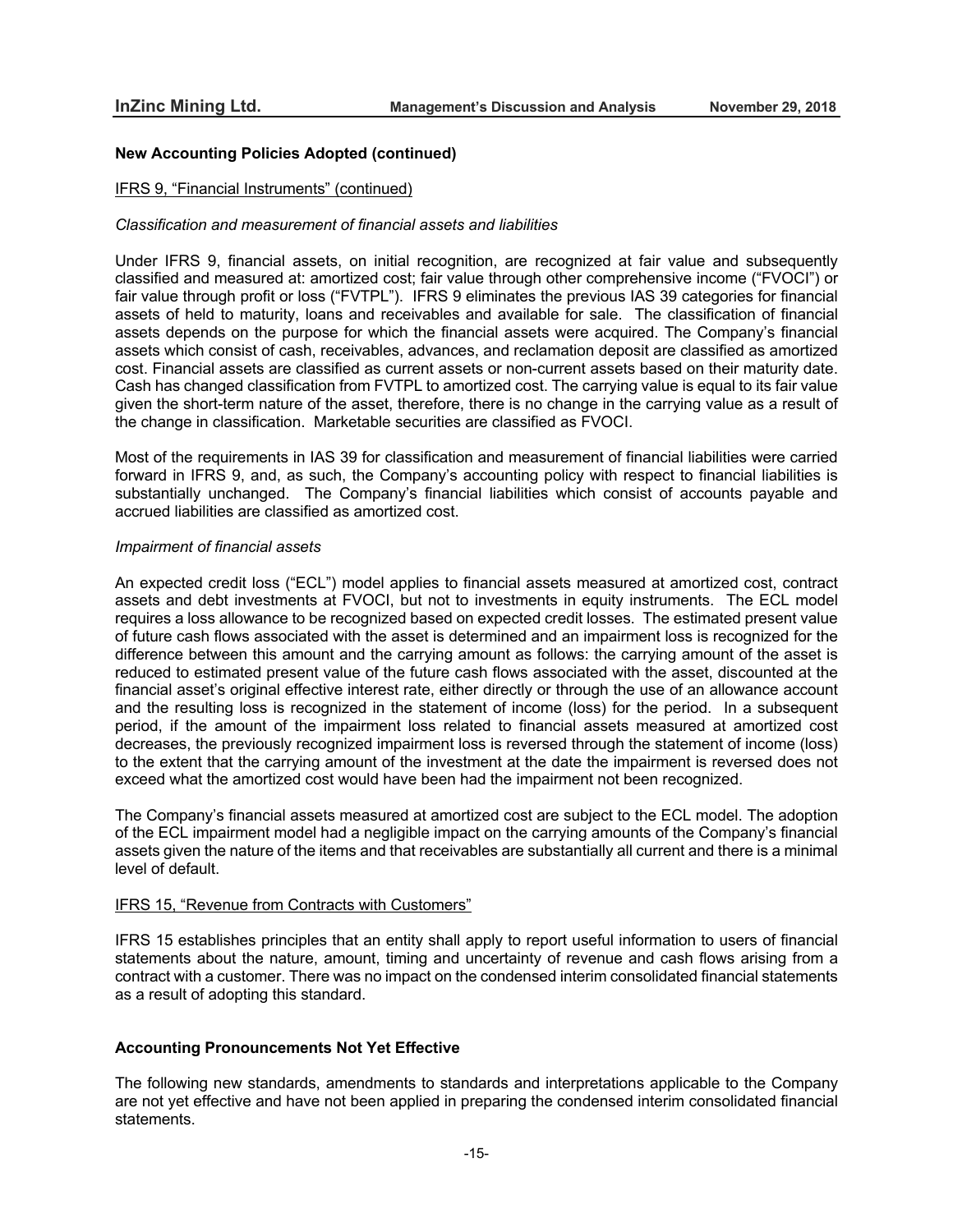## **Accounting Pronouncements Not Yet Effective (continued)**

#### IFRS 16, "Leases"

IFRS 16, "Leases" replaces IAS 17, "Leases". The new standard requires lessees to recognize a lease liability reflecting future lease payments and a "right-of-use asset" for virtually all lease contracts, and to record it on the statement of financial position, except with respect to lease contracts that meet limited exception criteria. The standard is effective for annual periods beginning on or after January 1, 2019, with earlier application permitted. The Company does not intend to early adopt IFRS 16.

## **Off-Balance Sheet Arrangements**

The Company does not have any off-balance sheet arrangements.

## **Financial Instruments and Management of Financial Risk**

Financial instruments measured at fair value are classified into one of three levels in the fair value hierarchy according to the relative reliability of the inputs used to estimate the fair values. The three levels of the fair value hierarchy are:

- Level 1 Unadjusted quoted prices in active markets for identical assets or liabilities;<br>Level 2 Inputs other than quoted prices that are observable for the asset or liability
- Inputs other than quoted prices that are observable for the asset or liability either directly or indirectly; and
- Level 3 Inputs that are not based on observable market data.

Cash and marketable securities are measured at fair value using level 1 inputs. The value of receivables, advances, reclamation deposit, and accounts payable and accrued liabilities approximates their carrying values.

The Company is exposed to a variety of financial risks by virtue of its activities including currency, credit, interest rate, liquidity and price risk.

## *Credit risk*

The Company is exposed to industry credit risks arising from its cash holdings and receivables. The Company manages credit risk by placing cash with major Canadian financial institutions. The Company's significant receivables are due from the Federal Government of Canada. Management believes that credit risk related to these amounts is nominal.

#### *Liquidity risk*

Liquidity risk is the risk that the Company will not have sufficient funds to meet its financial obligations when they are due. To manage liquidity risk, the Company reviews additional sources of capital and financing to continue its operations and discharge its commitments as they become due.

#### *Interest rate risk*

Interest rate risk is the risk that the fair value of future cash flows of a financial instrument will fluctuate because of changes in market interest rates. The Company is not exposed to interest rate risk as it does not have any significant financial instruments with interest rates, with the exception of cash. Interest earned on cash is based on prevailing bank account interest rates, which may fluctuate. A 1% change in interest rates would result in a nominal difference for the nine months ended September 30, 2018.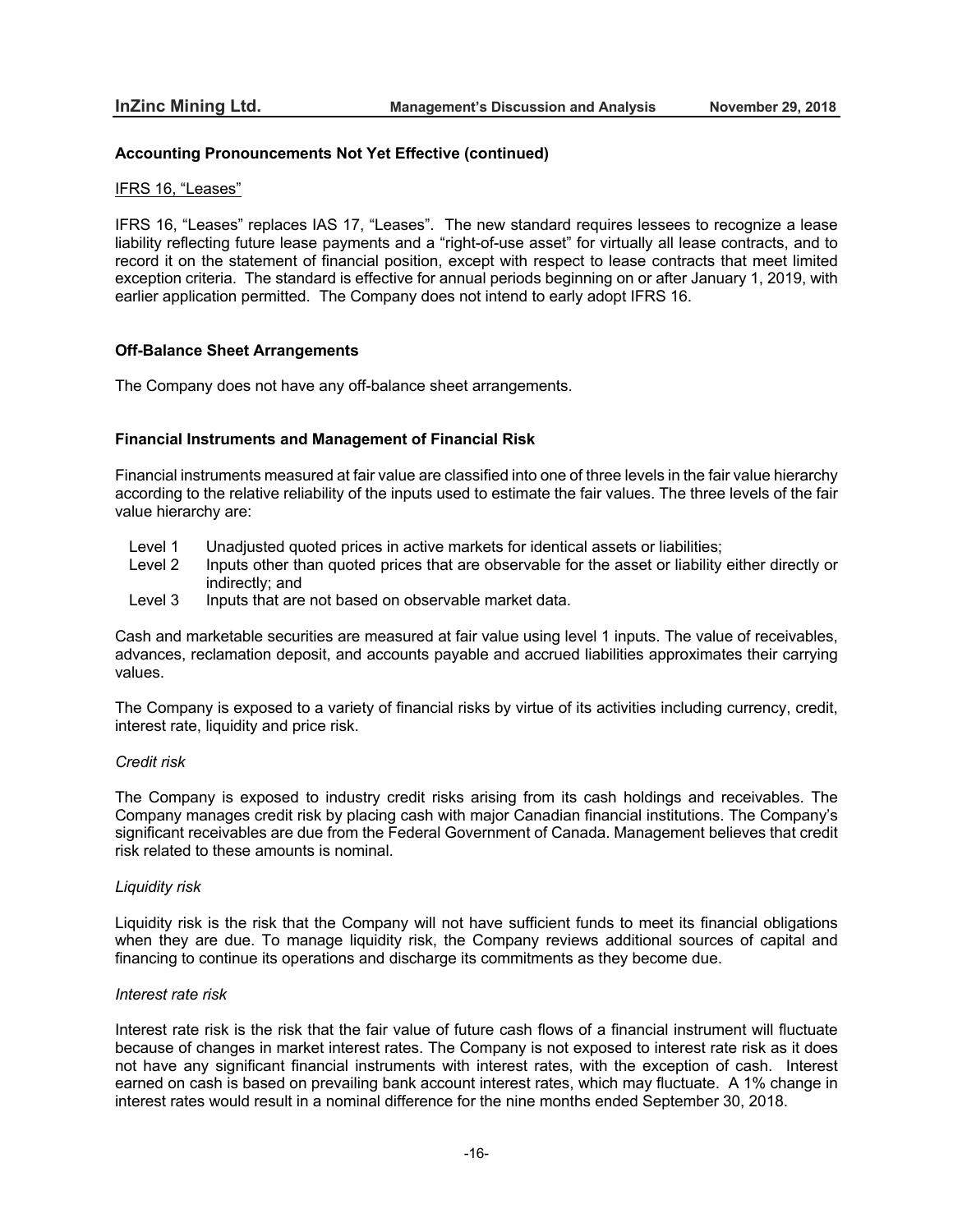## **Financial Instruments and Management of Financial Risk (continued)**

### *Foreign currency risk*

The Company is exposed to foreign currency risk on fluctuations related to cash and accounts payables and accrued liabilities that are denominated in United States Dollars. A 10% change in foreign exchange rates would result in a nominal difference for the nine months ended September 30, 2018.

## *Other risks*

The Company will need additional funding to complete its short and long term objectives. The ability of the Company to raise such financing in the future will depend on the prevailing market conditions, as well as the business performance of the Company. Current global financial conditions have been subject to increased volatility which has negatively impacted access to public financing. There can be no assurances that the Company will be successful in its efforts to raise additional financing on terms satisfactory to the Company. The market price of the Company's shares at any given point in time may not accurately reflect value. If adequate funds are not available or not available on acceptable terms, the Company may not be able to take advantage of opportunities, to develop new projects or to otherwise respond to competitive pressures.

The Company is dependent upon the services of key executives, including the Chief Executive Officer. Certain directors and officers of the Company also serve as directors and/or officers of other companies involved in mineral exploration and development and, consequently, there exists the possibility for such directors and officers to be in a position of conflict.

## **Authorized and Issued Share Capital as at November 29, 2018**

Issued and outstanding: 108,885,419 common shares

Options outstanding are as follows:

| <b>Number of Options</b> | <b>Exercise Price (\$)</b> | <b>Expiry Date</b> |
|--------------------------|----------------------------|--------------------|
| 1,500,000                | 0.135                      | May 31, 2020       |
| 1,300,000                | 0.13                       | December 20, 2020  |
| 200,000                  | 0.22                       | January 30, 2021   |
| 2,650,000                | 0.09                       | May 31, 2021       |
| 500,000                  | 0.11                       | June 21, 2021      |
| 980,000                  | 0.12                       | October 11, 2022   |
| 7,130,000                |                            |                    |

Warrants outstanding are as follows:

| <b>Number of Warrants</b> | <b>Exercise Price (\$)</b> | <b>Expiry Date</b> |
|---------------------------|----------------------------|--------------------|
| 17.177.100                | 0.15                       | December 14, 2019  |
| 2,138,500                 | 0.15                       | December 20, 2019  |
| 19,315,600                |                            |                    |